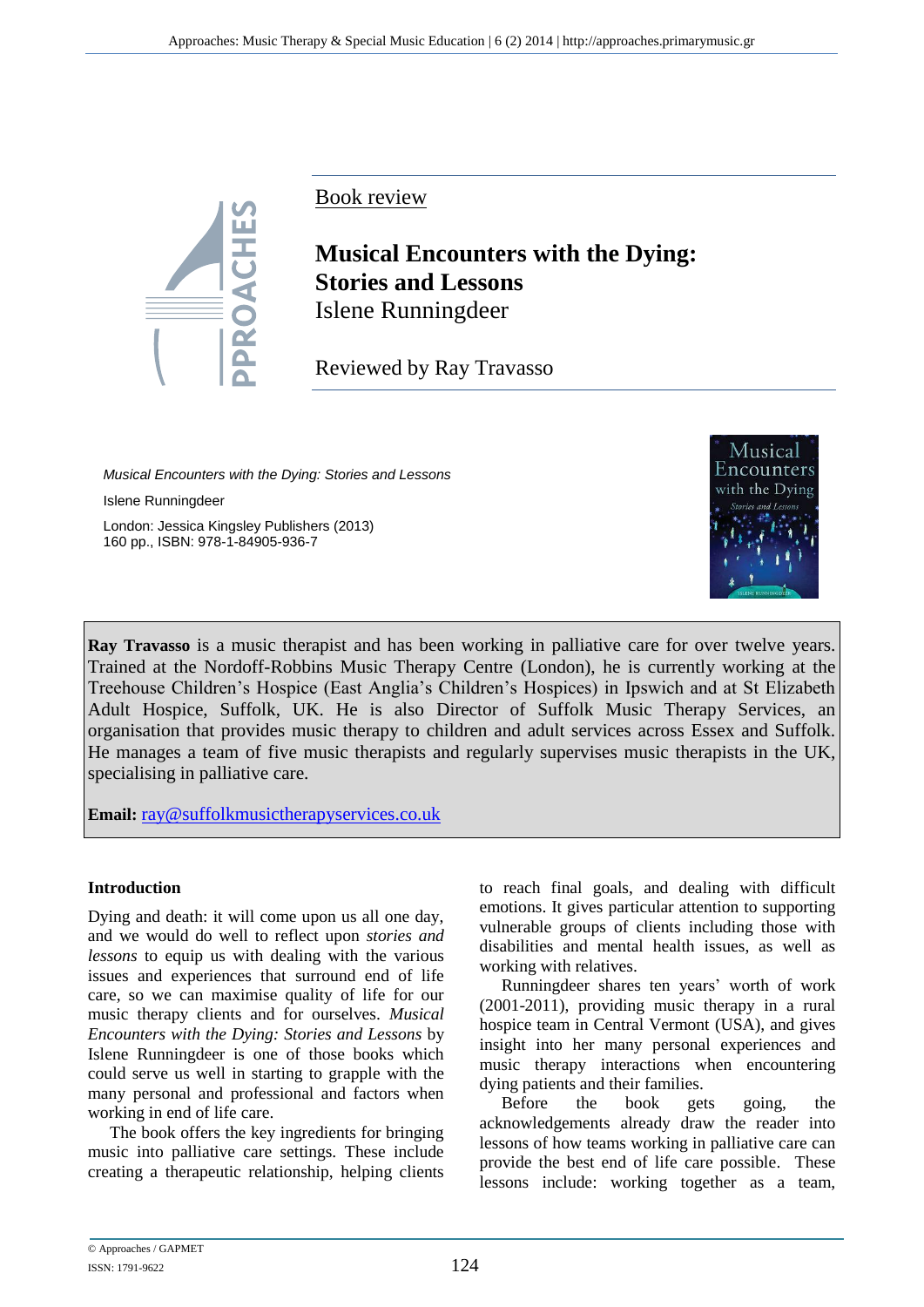communicating freely and often with each other, taking care of yourself and each other, and giving the highest priority to the needs of patients and families. This in itself provides a useful challenge to palliative care teams to question whether or not they are optimising teamwork, and hence providing the best care possible. Runningdear uses the term caregiver and music therapist interchangeably. This enables the book to be accessible for nonmusic therapists, while also suggesting to the music therapist, that essentially, their role is of a caregiver also.

## **Structure and content**

The book is divided into eleven chapters. Chapter 1 provides some historical and theoretical perspectives on how death songs have been sung throughout history of humankind, through the entire world, including examples of American Indians, Tibetan culture and western Christians. There is a role of the death song in quieting fear, praying for souls, expressing emotions, bringing relief and courage. We hear how American Indians used death songs like medicine to inject power and to help them focus spiritually. Despite the culture, language and styles being different amongst these traditions, Runningdeer asserts that the sensibility is the same "the soul's longing for wellbeing, the hope for relief from one's suffering" (p. 31). We are reminded how music may help people to be in the moment and to truly feel what is being felt, as opposed to the common reaction of repressing emotions.

The book highlights the responsibility of sometimes being asked as a music therapist to choose a deathsong for a client and having to trust in one's own judgement for how to provide this. This can be a challenge. I question however the author's belief that we will always get the deathsong right:

"but I have come to believe that the power of any number of gentle songs, those that get to the heart of what we all seem to long for at life's end, the soul's well-being, will always be right" (p. 34).

Subsequently I was relieved to see in chapter 2 that Runningdeer does voice that music therapists should expect to make musical mistakes and she reiterated my thoughts in writing that "we are all simply humans, learning and growing all the time, right until the moment we die" (p. 42). All music therapists, those new and those experienced, continually need to be reminded that we can only do our best in a given moment.

In chapter 2 the author discusses how the relationship between the caregiver/therapist and a person who is dying, is at the heart of music therapy. Many academic and musical skills can be learnt during training, however I concur with the author that learning how to be with patients takes years of experience including lots of risks and practice.

Chapter 3 entitled "*Some Things The Dying Need To Do"* draws the reader's attention to the work of the dying, in which they often need to balance the practical "doing" of certain things in the limited time left, with the challenging emotions of fear, regret, anger and sadness. Runningdeer states that the hard work of facing the end of life is the most difficult thing. This is normally the case but it would be wrong to assume that it is the most difficult thing in life for everyone.

Through my own personal experience of working in both adult and children's palliative care, I wholeheartedly agree with the author when she says that the power of music can "shine light and joy and calm on a transition that too many in our culture fear and try to ignore" (p. 17). When people ask me if it is depressing working in a hospice, I can unequivocally answer that although the work is deeply moving and traumatic at times, music has the power to bring hope and facilitate joy and peace amongst the pain and relief while the client is dying and their relatives share their last times together.

It was interesting to note towards the end of the book that Runningdeer had also been asked the same question many times, and it was encouraging to be reminded of the beneficial impact of music therapy in palliative care. It aided me to positively reflect further on my work and the significant impact that music therapy makes on the patient, the family, care staff and the community. For some it may be offering tranquil music to calm them or steadying their breathing, providing a means of pain relief, for others reminiscing, reviewing life and making memories (i.e. CDs) to be left behind for others to enjoy, offering opportunities for communication to take place, forgiveness to happen, and laughter to be made and shared. The book highlights the breadth of ways in which music can support both patients and relatives in their time of need, as they face death.

Whilst reading *Musical Encounters with the Dying* I was challenged to consider new ways of working, and broaden my thinking, for example, when reading about the dying patient who wanted to create a volunteer hospice choir that would be on call to sing for the dying and their families. I have previously set up hospice choirs, but this is a new idea to give thought to. I also liked the practical idea of creating a spa experience for clients,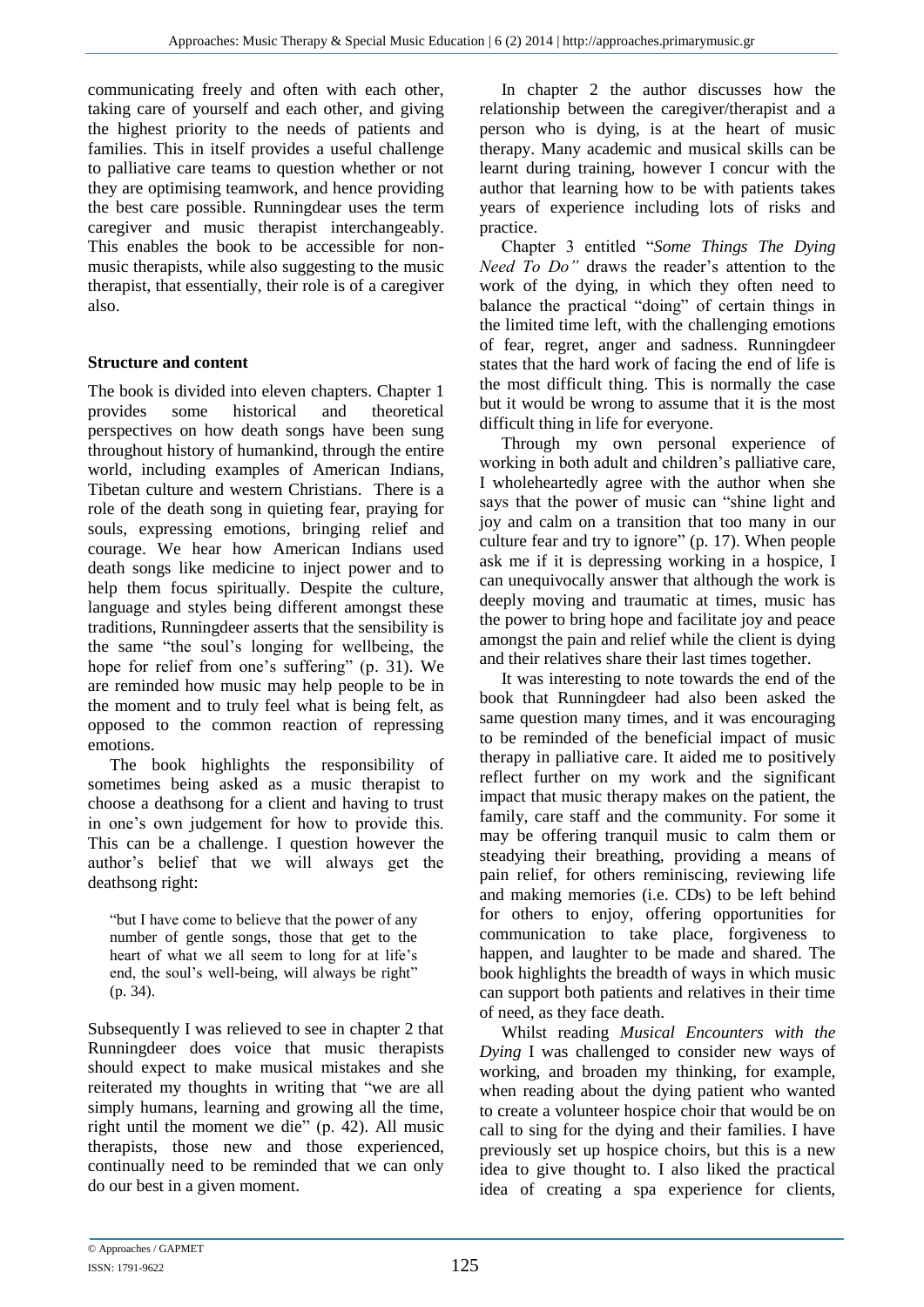working together with alternative therapists and/or physiotherapists. The music therapy profession must continue to share good practice and ideas, as well as discussing theoretical perspectives.

Runningdeer, includes many personal and insightful experiences of work with clients offering both creative and supportive ideas to consider. She highlights how her music therapy practice has developed, and how she has also developed realistic expectations of her client relationships. She discusses key qualities a therapist needs including the ability to listen, being flexible, open, humble, strong, calm, helpful, guiding not dominating, able to rely on intuition and using our senses. These are characteristics that need to be developed and are more challenging to be taught.

Runningdeer uses a useful and traditional music therapy analogy of the therapist being a good accompanist to a soloist, in listening, supporting and adding something "beautiful" to enhance the solo line. She grounds the analogy in a palliative context by stating "like a soloist and accompanist, we can make a kind of music together, until the last notes are sounded and the one who is dying takes her final bow" (p. 46). The accompanist can both share in the wonder and experience of the joint music making whilst being prepared for the surprises and need to improvise as appropriate, whilst the entire spotlight continues to be on the soloist, the client who is preparing to die. This analogy can be a helpful reminder to all therapists that the focus of their work should be on their clients. Whilst training, music therapists are encouraged to deeply analyse their work and themselves. I have witnessed the difficult transition from student to qualified therapists, in which the focus of their work and particularly report writing needs to shift to be on the needs of the client, rather than on themselves.

Runningdeer's work provides some simple suggestions for the practitioner introducing music therapy to those who have little foreknowledge of it; for example music is used as a medicine, as a way of helping the client through whatever it is they may be experiencing. This may be a helpful idea for any therapist who is reflecting upon how to talk about their practice with their clients, relatives and colleagues.

In chapter 4, Runningdear links the idea of culture, as a kind of home for the patient: "[c]ulture is just another expression of the idea of 'home', the safe and familiar place" (p. 66). She goes on to suggest that music therapy is able to "bring culture to the bedside of the dying, thus reinforcing the feelings of belonging, of resting safely within the nest" (p. 66). This is particularly significant as music therapy may occur in the home, hospice, hospital or other setting.

In chapters 5, 7 and 8 the author invites the reader to consider the need to work appropriately in different cultural contexts and with particular client groups, something highly relevant, yet sometimes feared in today's world. They highlight the shared common experiences that cross all cultures, reminding the therapist that we can always find some common ground in which to work. *Musical Encounters with the Dying* reminds us that music is a language that we all understand on some level and can therefore support building relationships.

Runningdeer writes that she remembers to ask for spiritual guidance before every encounter with a client: "I sometimes imagine a big hawk flying at my side, and I ask for guidance and strength in preparation for the work that's ahead of me" (p. 142). This may appear controversial to some therapists, however I believe that the role of spirituality within music therapy and particularly palliative care needs to be given more priority and consideration, in order to meet the needs of our clients truly holistically. Runningdear is not afraid to embrace the spiritual aspects of care and her book encourages us to be open to spiritual guidance, while deeply listening to our patients and ourselves.

Runningdeer elaborates how through the use of music people can become more comfortable with their impending death and be facilitated to move forwards with "grace, acceptance and ease". The difficult emotions of the dying patient are dealt with in chapter 5, and another useful analogy is used of music being like the wick of an oil lamp, which can draw out emotion like little else and help to bring order to chaos. I can strongly relate to the expression of emotions within a safe environment being central to the work of the music therapist, whether in palliative care or any setting. It is an area that is frequently brought to clinical supervision and that all music therapists need to regularly reflect upon, in terms of how they cope and respond. Chapter 10 then appropriately concentrates on the need for the therapist/caregiver to look after themselves, in order to be able to meet the needs of their clients. It describes the basic requirements of ample rest, plentiful play the need for meaningful work, healthy nutrition, adequate exercise and daily doses of sensual beauty, asserting that each individual needs to find their own solutions to self-care.

Many examples of music therapy are given in which clients and relatives can be facilitated to change negative emotions into positive, from anger and fear, to love and grief. Caution needs to be made however that this cannot always be the experience; the therapist can at times be left with feelings of ambivalence or dissatisfaction. Returning again to the central tenet of the book and